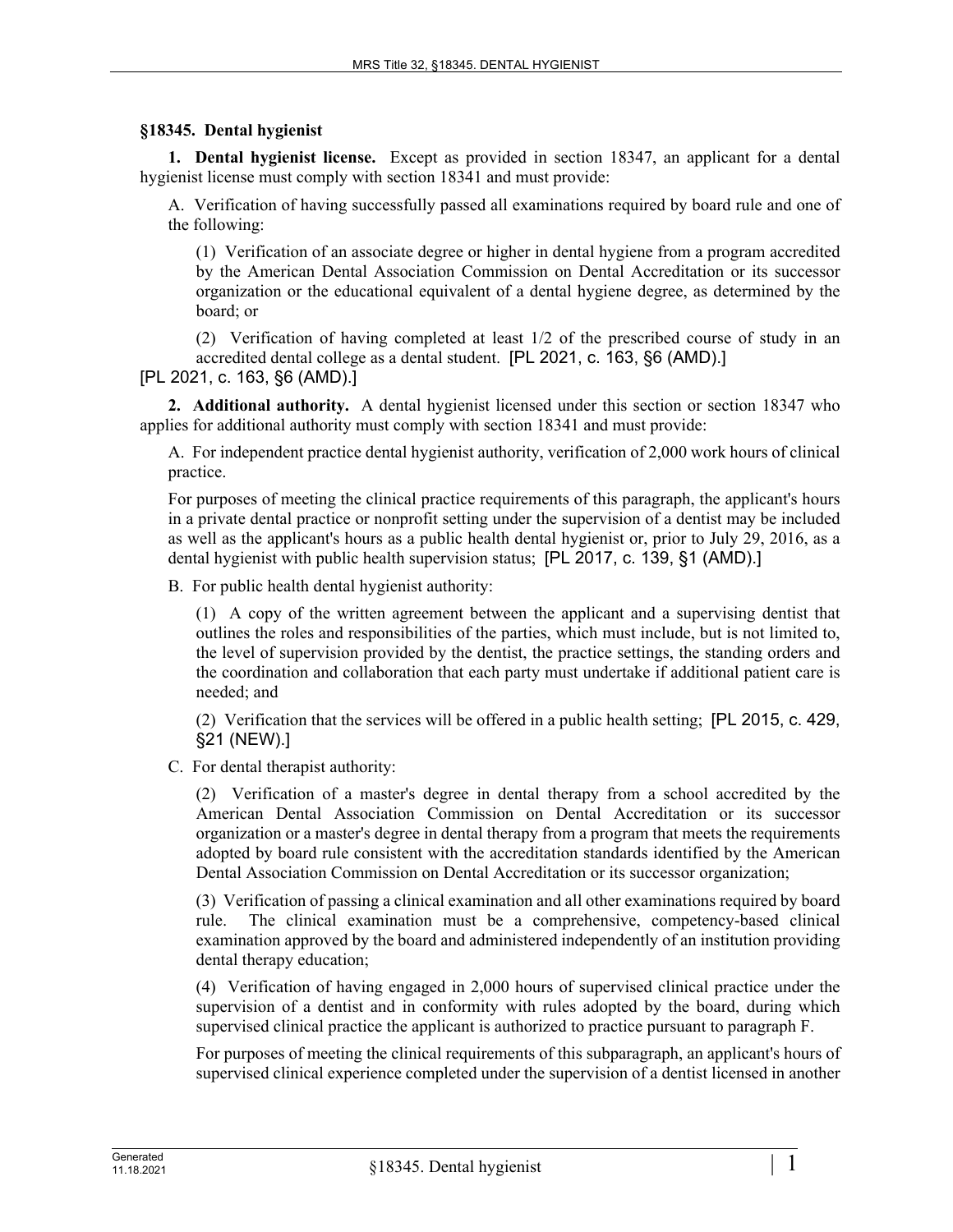state or a Canadian province may be included, as long as the applicant was operating lawfully under the laws and rules of that state or province; and

(5) A copy of the written practice agreement and standing orders required by section 18377, subsection 3. [PL 2021, c. 44, §§1-3 (AMD).]

D. For local anesthesia authority:

(1) Verification of having successfully completed a course of study required by board rule; and

(2) Verification of passing all examinations required by board rule; [PL 2015, c. 429, §21 (NEW).]

E. For nitrous oxide analgesia authority:

(1) Verification of having successfully completed a course of study required by board rule; and

(2) Verification of passing all examinations required by board rule; and [PL 2015, c. 429, §21 (NEW).]

F. For provisional dental therapist authority:

(1) Verification of meeting the requirements of paragraph C, subparagraphs (2) and (3); and

(2) A copy of the written agreement between the applicant and a dentist who will provide levels of supervision consistent with the scope of practice outlined in section 18377 and in conformity with rules adopted by the board.

During the period of provisional authority the applicant may be compensated for services performed as a dental therapist. The period of provisional authority may not exceed 3 years. [PL 2021, c. 44, §4 (AMD).]

[PL 2021, c. 44, §§1-4 (AMD).]

**3. Faculty dental hygiene license.** An applicant for a faculty dental hygienist license must comply with section 18341 and must provide:

A. Verification of an active dental hygiene license in good standing issued under the laws of another state, a United States territory, a foreign nation or a foreign administrative division that issues licenses in the dental professions; and [PL 2021, c. 163, §7 (AMD).]

B. Credentials, satisfactory to the board, including a letter from the employing school of dentistry, dental hygiene or denturism indicating that the applicant satisfies the credentialing standards of the school and that the applicant will teach:

(1) Dental hygiene or denturism in this State as part of a clinical and didactic program for professional education for dental students and dental residents accredited by the American Dental Association Commission on Dental Accreditation or a successor organization approved by the board;

(2) Dental hygiene in this State as part of a clinical and didactic program for professional education for dental hygiene students and dental hygiene residents accredited by the American Dental Association Commission on Dental Accreditation or a successor organization approved by the board; or

(3) Denturism in this State as part of a board-approved clinical and didactic program for professional education for denturism students. [PL 2015, c. 429, §21 (NEW).]

[PL 2021, c. 163, §7 (AMD).]

SECTION HISTORY